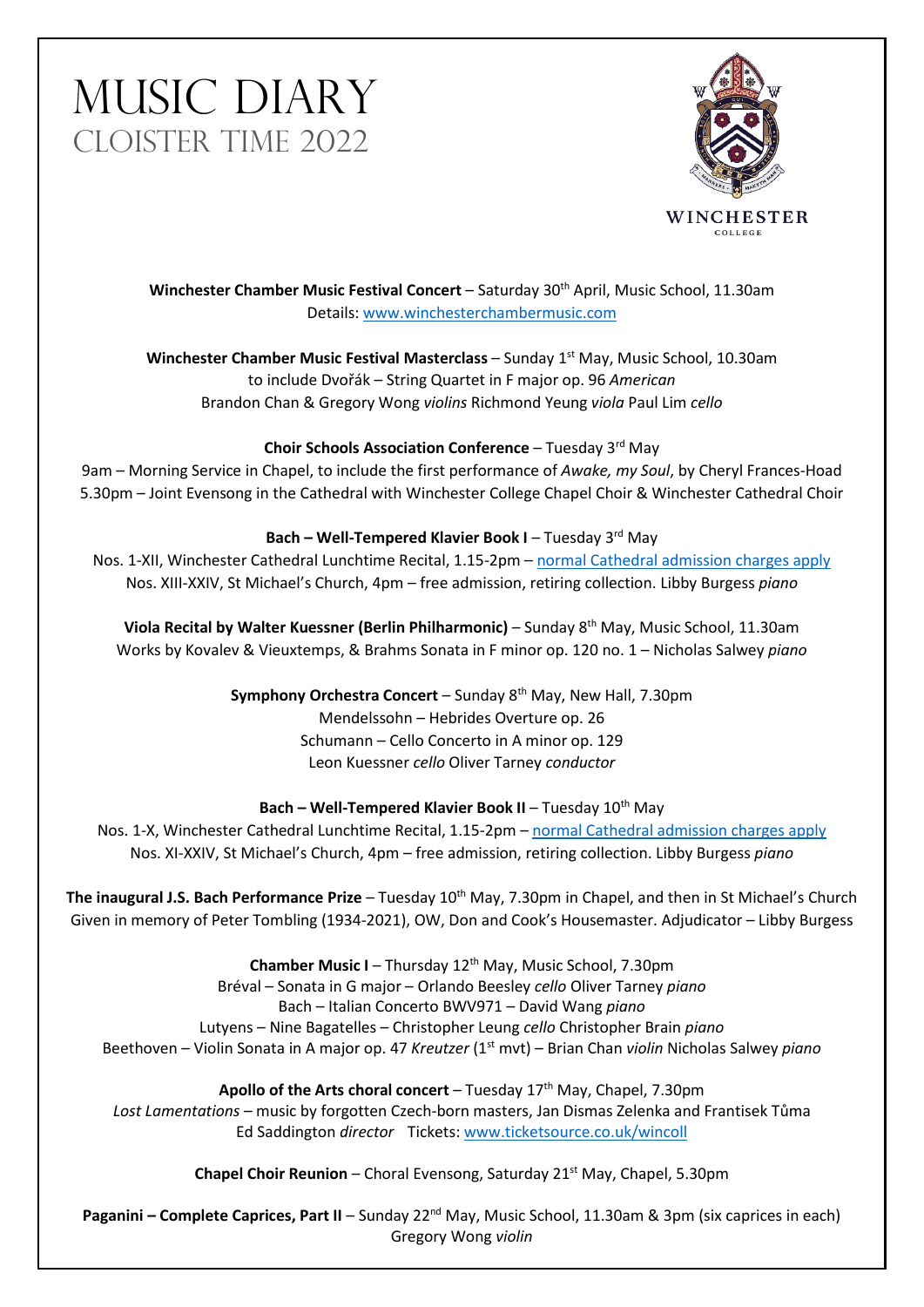**Chamber Music II** – Sunday 22nd May, Music School, 7.30pm Mozart – String Quartet in G major *Spring* K387 Brian Chan & Christopher Bacon *violin* Louis Jones *viola* Charles Barklam *cello* Brahms – Sonata in A major op. 100 – Christopher Brain *violin* Nicholas Salwey *piano* Beethoven – Eyeglasses Duo WoO32 – Richmond Yeung *viola* Trevor Lam *cello* Mozart – Horn Concerto no. 3 in E flat major K447 – Sasha del Mar *horn* Nicholas Salwey *piano* Beethoven – Piano Sonata in A flat major op. 110 – Christopher Leung *piano*

**Songfest – A celebration of Western Art Song, given by pupils – Tuesday 24<sup>th</sup> May, Music School, 7.30pm** 

**Chamber Music III** – Thursday 26<sup>th</sup> May, Music School, 7.30pm Haydn – String Quartet in E flat op. 20 no. 1 Henry Morris-Weston & William Holmes *violin* James Toll *viola* Trevor Lam *cello* Beethoven – Sonata in E minor op. 90 – Asher Li *piano* Dvořák – Silent Woods & Rondo – Thomas Sharrock *cello* Christopher Leung *piano* Works by Debussy & Rachmaninoff – Ivo Sawbridge *piano* Brahms – Sonata in F major op. 99 – Austin Lam *cello* Nicholas Salwey *piano*

**Organ masterclass** given by William Whitehead, Tuesday 7th June, Chapel, 2-4pm **Organ Recital** given by pupils, and by William Whitehead, Tuesday 7th June, Chapel, 7.30pm

**Chamber Music IV** – Saturday 11<sup>th</sup> June, Music School, 7.30pm Smyth – Sonata in A minor op. 8 – Tristan Wigley *cello* Nicholas Salwey *piano* Scriabin – Preludes from op. 11 – Edward Bence *piano* English Songs – Ben Connolly *voice* James Ottaway *piano* Tchaikovsky – Souvenir de Florence op. 70 Brandon Chan & Gregory Wong *violin* Richmond Yeung & James Toll *viola* Paul Lim & Leon Kuessner *cello*

Kirby Prize - Composition Competition - Sunday 12<sup>th</sup> June, Music School Hall, 7.30pm

**Cantores Episcopi Concert** – Tuesday 14th June, Winchester Cathedral, 1.15pm Lunchtime Recital – [normal Cathedral admission](https://www.winchester-cathedral.org.uk/welcome/plan-your-visit/) charges apply

**Eve of Wykeham Day Concert** – Friday 17<sup>th</sup> June, New Hall, 8pm Wolfenden – Gallimaufry Mozart – Sinfonia Concertante in E flat major K364 Brandon Chan *violin* Richmond Yeung *viola* Wagner – Siegfried Idyll Winchester College Sinfonia, Wind Orchestra, Chamber Orchestra & Symphony Orchestra David Price, James Toll, Benjamin Cunningham & Oliver Tarney *conductors*

#### **Associated Board exams 21st-23rd June, Trinity exams 27th- 28th June – dates TBC**

**Chamber Music V** – Sunday 26<sup>th</sup> June, Music School, 7.30pm Bach – Italian Concerto BWV971 – Alexander Cirstea *piano* Blavet – Sonata – Augustin Robert *flute* Christopher Leung *piano* Beethoven – Sonata in F minor op. 2 no. 1 – Stefan-Luca Ungureanu *piano* Bruch – Kol Nidrei – Daniel Garrett *cello* Nicholas Salwey *piano* Brahms – Sonata in G major op. 78 – Christopher Bacon *violin* Nicholas Salwey *piano*

**Chapel Choir Concert** – Wednesday 29<sup>th</sup> June, Chapel, 7.30pm to include Walton – The Twelve, Stanford – For Lo, I raise up, and Mendelssohn – Hear My Prayer

*Informal Concerts – Tuesdays, 4.15pm in the Recital Room on 17th May, 7th & 28th June*